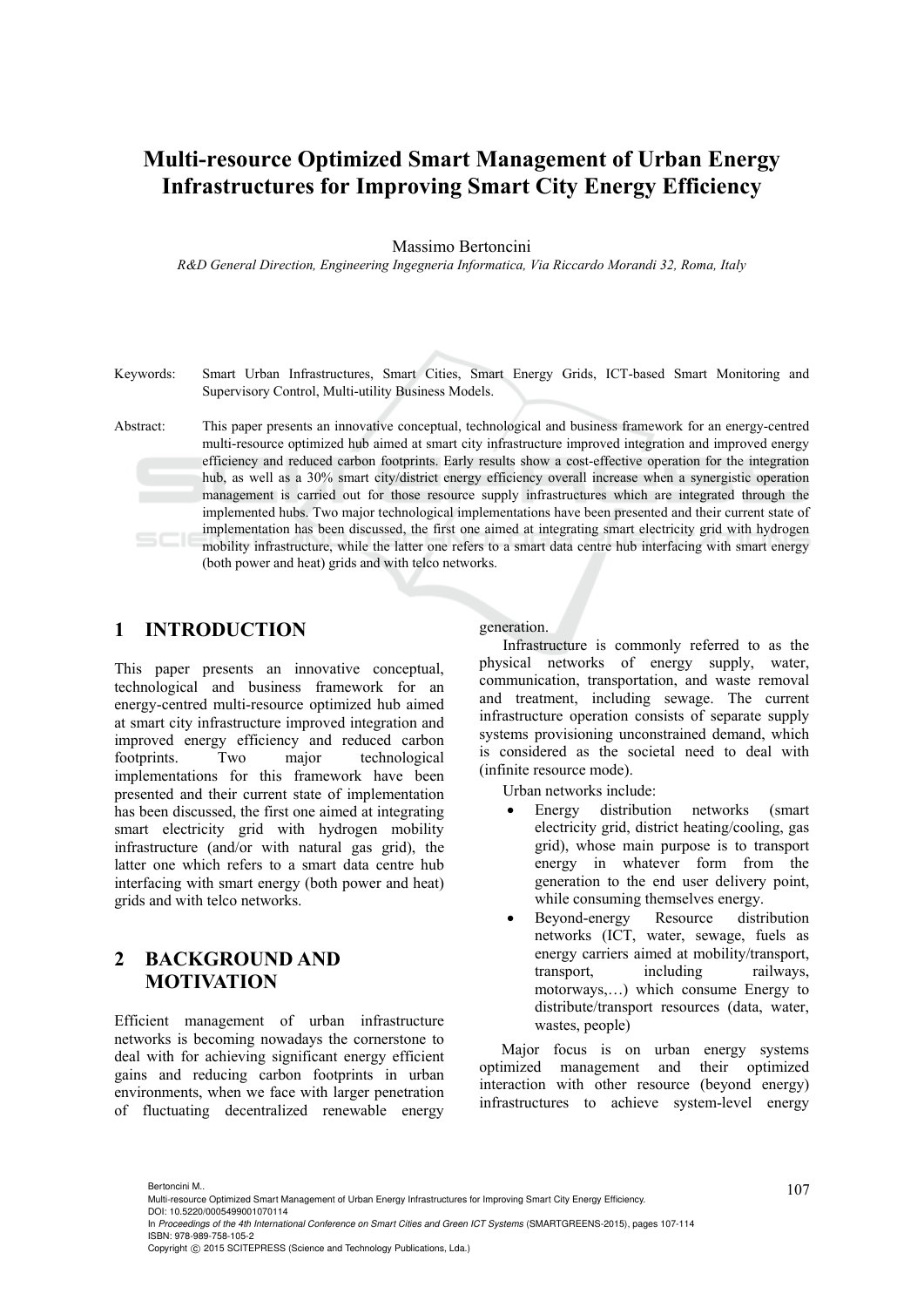efficiency. Urban energy systems have been defined as the combined process of acquiring and using energy to satisfy the demands of a given urban area (Keirstead, 2013).

Latest advancements of ICTs have made possible today to design and operate in a optimized way individual energy distribution networks, which include smart electricity grids, district heating/cooling networks, gas grids, and beyondenergy resource distribution networks, like ICT, transport /fueling networks.

The state of the art for Infrastructure integration implementation is for:

- Different limited-scale pilot applications have been implemented all over Europe (if not world)
- No synergies in place at any level among the different functional domains or infrastructures, which is the main reason for:
	- Ongoing applications are tailored to optimize resource efficiency in a single domain (i.e. either energy, either  $transport/mobility, either water, ...)$
	- transport/mobility, either water, ...)<br>Energy and resource-efficient district planning and retrofitting are very seldom cost-effective and very rarely citizens are fully engaged in decision making process
- Municipalities look at infrastructure networks as individual and unrelated systems, producing resource usage inefficiencies
- Governance is based on unconstrained growing demand results in inefficient and unsustainable
- Current design and operation do not integrate end users, in terms of the heterogeneity of their energy and other resources demand and behaviors (e.g. car ownership as unique transport mode) and their crucial role in selecting and using technological options (e.g. selection and appropriate operation of energy efficient technologies);
- Disjoint and parallel delivery of different infrastructure streams prohibits the development of potential joint solutions (e.g. co-treatment of waste and wastewater), or even substitutions (e.g. substitution of electricity with gas through micro-combined heat and power (CHP)), between infrastructure systems. These characteristics represent major barriers to technical innovation and longer term sustainability.

However the urban landscape nowadays is rapidly moving forward towards an overall sustainable system with embedded local energy generation from Renewable Energy Sources (power from PV, thermal energy from solar collectors) to be exploited, used and/or integrated in whatever form in the energy distribution networks aimed at reducing energy intensity of human activities and increase the smart city energy efficiency. The emerging paradigm is for a constrained demand, in which the basic assumption is the "limited natural resources availability", which need to be exploited at largest possible extent when and where they are available and suitably managed.

Emerging ecological models represent cities as living self-sustainable organisms which pass trough different life stages, each of them with different level of energy consumption (and materials) to carry out human processes (Urban Metabolism). Leveraging on urban metabolism sustainable models, cities may take on a key role in nurturing an innovative smart sustainable development model, aimed at activating a circular economy through a synergistic approach, combining the city economic, logistic and industrial activities with citizens quality of life and overall energy efficiency and carbon footprint reduction.

Innovation can be stimulated by regarding cities as living organisms, with the continuous flow of inputs and outputs as their "metabolism." More circular urban metabolism that treats outputs from one use as inputs to another would help cities increase resource productivity and adapt to a future of resource limitations and climate uncertainty.

Self-sustainability for cities means a "system-ofsystem" vision in which the objective is to consume locally generated resources as much as possible, with a view to reduce the energy cost necessary for transporting locally generated resources elsewhere. As such, different synergies may be found within energy consuming (transport, ICT) and energy transporting infrastructures (smart energy networks) stakeholders, ranging from planning stage (Co-Planning of a district-level decentralized CHP generation system to couple heat and power system), to the construction (es. digging sharing for telco and power networks), operation phase (es. sharing assets and facility among street lighting, telco networks, information access and electric vehicle recharging, billing IT systems sharing, coupled optimized operation) and at level of service delivery and business model (integrated services built upon datalevel cross-resource interoperability, without any operational optimized multi-resource management, multi-utility value proposition like providing the requested thermal comfort level to the households).

Despite there have been a number of attempts for designing and operating multi-carrier systems, the large majority of these approaches are limited to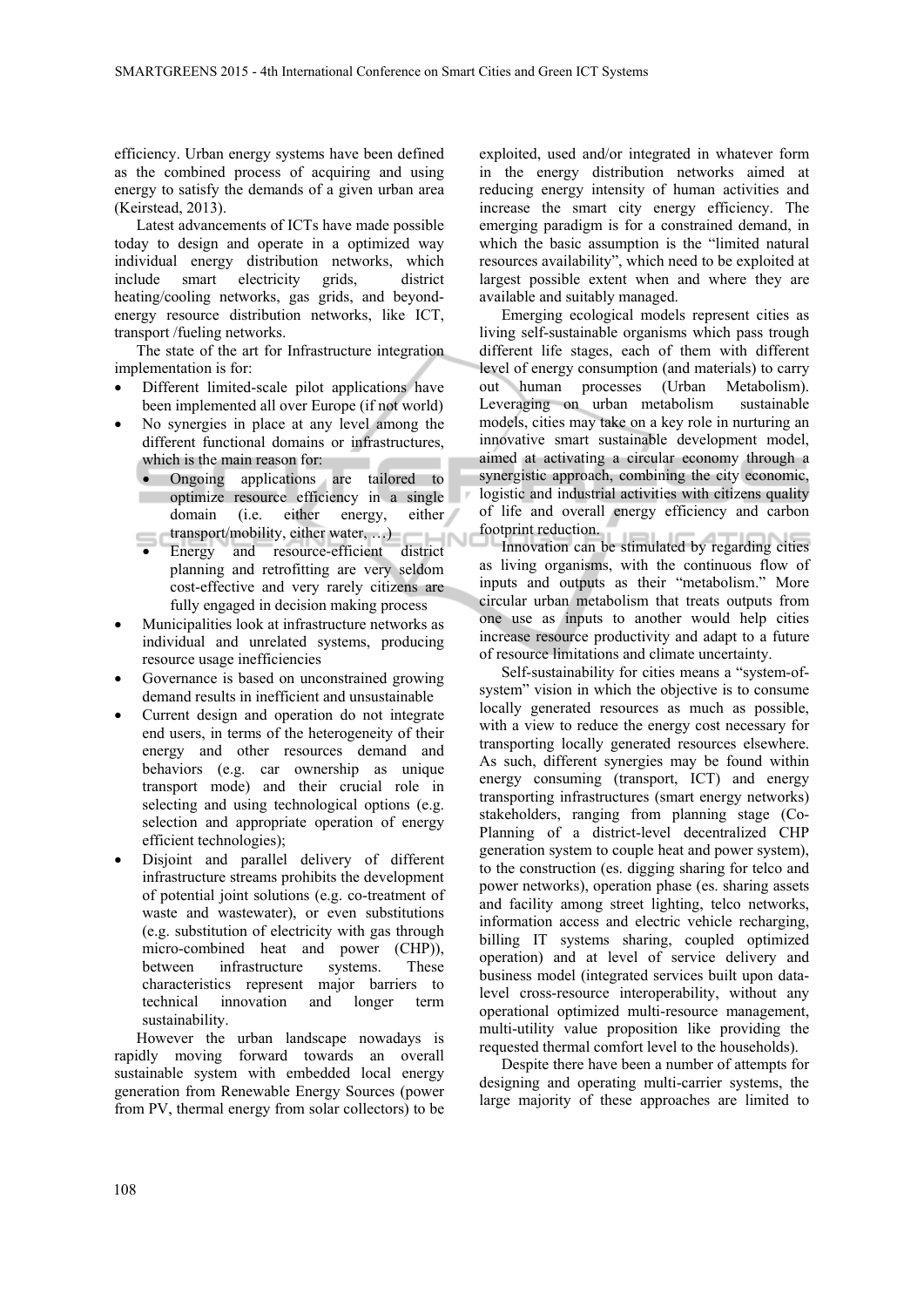deliver smart integration hubs for connecting energy networks or, where other resource infrastructures are considered, no systematic economic analysis is carried out within a real multi-utility integrated environment, nor any comprehensive modeling which would include energy usage-driven integration of beyond-energy resource supply infrastructures has been conceived (Bruno et al., 2014), (Geidl et al., 2007), (Hemmes et al., 2007), (Maroufmashat et al., 2014), (Lehnhoff et al., 2013). The urban landscape is characterized more and more by rising local (fluctuating) renewable energy generation, which aims at securing local energy supply at lower costs and reducing the energy intensity of natural resource usage. Such proliferation of decentralized renewable energy sources however would require increasing decentralized flexibility to deal with local technical constraints preventing energy (smart electricity grids and district heating) and beyond-energy networks to integrate larger shares of RESs. Accordingly decentralized flexibility becomes the key resource for instantiating the urban metabolism paradigm and the maximization of available natural resource potential deal with the societal need to fully exploit the local available energy generation potential, while reducing at the same time the cost of the investments for local energy generation. Along this roadmap an holistic design for coupled and interconnected operation of energy and beyond-energy infrastructures would rather allow to achieve larger system-level efficiency, while reducing energy and natural resource intensity of human activities. On the other hand end users, as final consumers of energy and other energy-consuming resources can play a significant role to reduce pressure on the energy and natural resource demand, through raising awareness and suitable education towards adopting more sustainable behaviors, which could bring significant overall energy and natural resource saving and better management. Humans behaviors and citizens potential contribution to a more sustainable development can be modeled as a further specific network which will be interconnecting with energy and other resource infrastructure in physical hubs where humans consume energy to carry out their own daily work or leisure activities. In particular citizens will be consuming energy at home for cooking, heating, watching TV, washing, will be consuming energy for the water they consume and finally they consume energy on the move by taking train (transport infrastructure consuming energy).

# **3 THE APPROACH**

We propose to model the smart city as a multilayered intertwined and coupled network infrastructures, consisting of energy and other resource (energy-consuming) infrastructures (like ICT, water, transport) and human networks which will be interacting and integrating one each other in local multi-network cyber-physical hubs, where either energy will be generated, either converted in whatever other energy form or other resource, with a view to secure and maximize local energy supply through the provisioning of the requested levels of flexibility. Suitable combinations of leading-edge ICT technologies, like near real time sensing and monitoring, intelligent processing, big data on line analytics may be enabling the holistic optimized operation of integrated coupled energy and other resources infrastructures with human networks with a view to achieve cost-effective optimal urban system management and enhancing energy efficiency, while reducing carbon footprint. Decentralized flexibility could be provided by:

- demand-side management strategies (like load/demand flexibilization and active energy consumers/prosumers engagement)
- supply-side management (local decentralized energy storage and/or integration with other energy or resource networks)
- a combination of the above

It is worth to be said here that the integration of locally generated energy should be carried out through cost-effective integration in coupled energy infrastructures, complemented by local storage and active end users engagement for reducing their energy consumption and actively contributing to load flexibilization. In our model that non-energy infrastructures, like communication, transport and water ones could be used as further potential integration networks with a view to provide increased level of flexibility. The key assumption for our Integrated Sustainable Urban Model is for Smart Urban Infrastructures consisting of the application of recent advances in real time smart monitoring and processing technologies to support the optimized yet flexible operation of the energy and beyond networks (power, gas, district heating, water, ICT, transport, waste...).

The second dimension along which smart city is represented and implemented is the self-sustainable system-of-systems. The vision is for future urban systems moving away from traditional broadband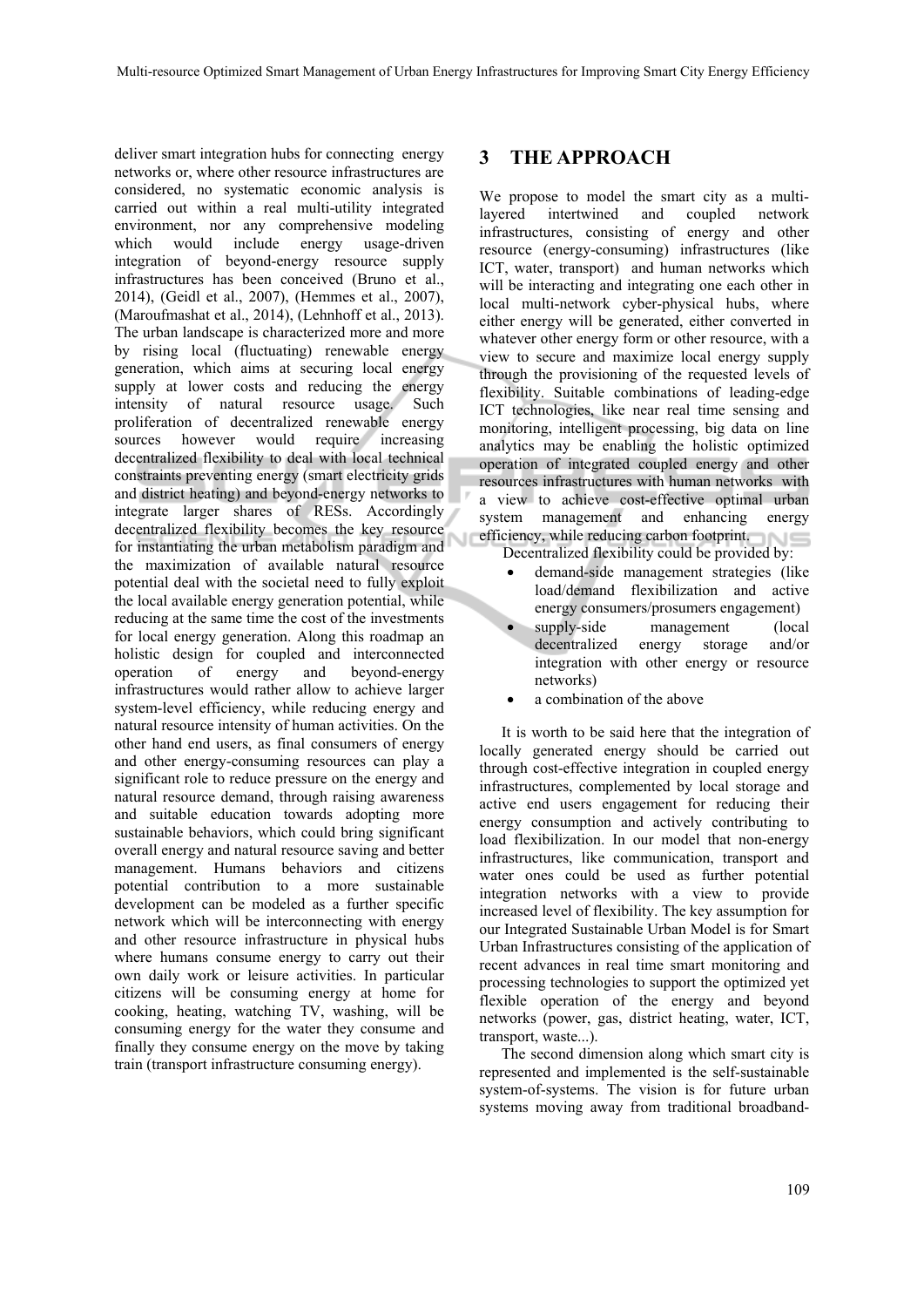like systems towards multi-directional networked cyber-physical systems of systems, consisting of smart decentralized multi-layered self-sustainable sub-systems which: (i) optimize the consumption of self-generated energy by distributed RES; (ii) exchange and make available the resulting surplus of energy to the upper connected layers (smart building, smart district, smart city/region/community); (iii) manage and solve locally (at district/city levels) the major operational challenges, reducing value chain length and costs (es. Sustainable agriculture, zero waste, local energy supply systems integrating fluctuating RES locally at the largest possible extent with a view to reduce transmission losses); (iv) are managed in a coordinated and integrated way, with a view to achieve holistic and synergistic resource efficient distribution (optimized management of multi-carrier energy networks, like Power2Gas systems); (v) are enabled by ICT proactive systems, which include finer-grained situational awareness and networked optimized control; (vi) include in the loop at the largest possible extents citizens, which are expected to become "socially educated" sensors (nodes).

Smart cities representation hence is for a cyberphysical Systems of Systems, consisting of large interconnected partly autonomous sub-systems, coupled by flows of electric power, steam, gas, and other resources, where larger local RES generation capability requires increased local-level network flexibility solutions (demand-response, storage, multi-utility integration…), which may be effectively achieved through a local control and decision-making, within the framework of a global large-scale coordinated networked control. In a nutshell our model aims at originally leveraging on synergies among resource infrastructures (resource supply side), while locally addressing flexible yet optimized energy consumption as core innovation to deploy cost effective Sustainable Smart Cities.

The expected outcome is to maximize synergies among resource infrastructures to enable improved systemic energy efficiency and optimal energy management at district/city level within a multiresource synergistic management.

### **3.1 Technology Implementation**

Within the proposed model we have developed a suitable IT architecture for a decentralized cyberphysical urban hub at the interplay among the different networks. Such node will be in charge for optimally manage and efficiently operate in real time with a view either

- to optimize a hub-level operational efficiency (for example maximization of usage of locally generated energy from RES, either power from PVs either thermal energy from solar collectors or micro-CHP, i.e. follow-the-sun strategy) or economic criteria (multi-energy generation)
- either to adapt real time hub operation with a view to achieve given set points within a multinetworks or coupled network optimization (multi-network optimization) paradigm.

#### **3.2 Business Models and Innovation**

To achieve long-term sustainability infrastructure needs to be designed and operated with the goal of providing essential service delivery at radically decreased levels of resource. This requires a new approach based on a more systemic view of the purpose of infrastructure.

This new approach will need to:

мc

- be focused on the service provided (thermal comfort) rather than carrier supply (e.g. gas);
- incorporate the end-user, in terms of their energy and other energy-consuming resources demand, behaviors and technological choices;
	- and above all will be enabled by recent advancements in smart Information and Communication Technologies (ICTs) able to provide tighter real time situational awareness and more effective capabilities for intelligent processing of large amount of data to integrate the operation of different infrastructures

The transition of urban infrastructure operation is moving away from supply of unconstrained demand and towards resource-efficient service delivery. This requires a fundamental change in the business model used to deliver effective infrastructure services. The current throughput based approach, where profit is made by increasing unit sales or utility products, is not longer sustainable and vulnerable to resource scarcity. It needs to turn on into a model where the provided service and infrastructure companies are incentivized to provide service at lowest possible resource use. In addition we need to exploit the benefits of infrastructure integration because one service is often provided by multiple utilities. New stakeholders are expected to emerge which can play the role of integrated infrastructure service companies (Multi-Resource Service Companies)

In order to better identify potential suitable service delivery and appropriate business models, we need to identify different yet increasing levels of integrations and synergies among the urban resource infrastructures: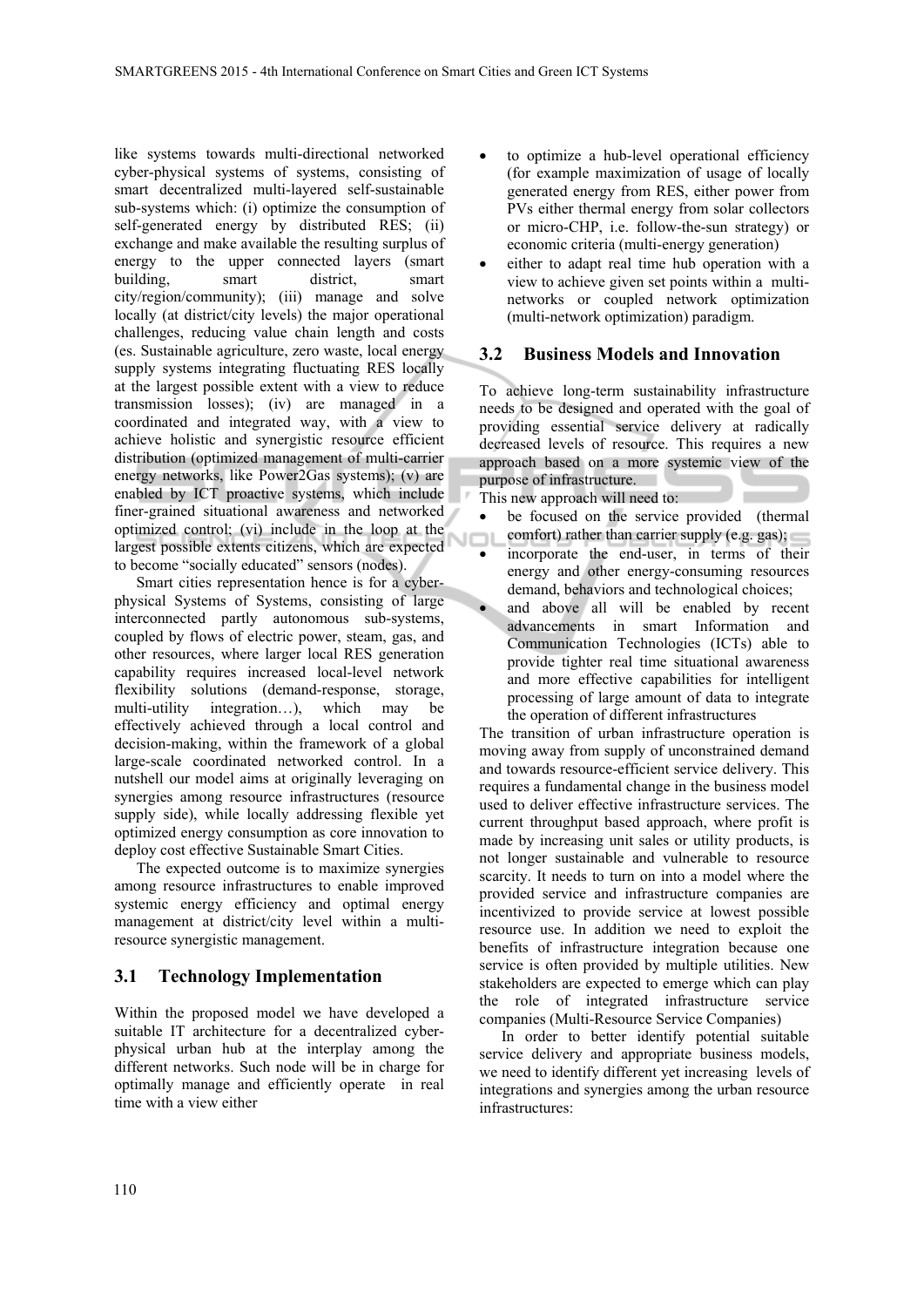- Integration of Facilities and Assets at construction and operation stage to avoid the underutilization of valuable fixed assets by integrating facilities conventionally separated by sectorial functions (sharing digging and construction material during construction, sharing equipment and/or facilities
- Integration of Services across Silos (Business or Service Integration) to break existing organizational barriers and provide crossinfrastructures service (Integrated Service Delivery Model). Here Integrated service delivery model is based on the IT crossinfrastructure interoperability and integration (es. Energy footprint of mobility patterns)
- System-level Integration (Technical Integration), where energy generation, resource supply and waste management are integrated either at design either at operational stage by establishing cascades and system-level costeffective optimized multi-resource operation

The way in which innovation can be deployed at smart city level and the respective service delivery and business models will be strictly depending from the tailored integration level.

Despite in principle the proposed framework can instantiate whatever level of integration, the main purpose of our proposed framework is to tailor the third and highest level of integration, with a view to maximize energy efficiency of human activities at smart city level. In that respect integrated service delivery model and a multi-utility model, enabled by a system-level technical integration.

# **4 IMPLEMENTATIONS**

At the current stage we carried out a number of preliminary implementations for the proposed infrastructure integration model, where we have delivered an instantiation of the hub IT architecture and a preliminary business analysis aimed at demonstrating the cost-effective operation of the integration hub, while considering the additional costs incurred due to the technology stack implementation (in terms of return on investments). Furthermore from the early calculations we conducted we demonstrated the 30% improved efficiency (and related overall energy saving) for synergistic management of resource supply infrastructures against a disjoint separated operation of the same infrastructures.

It is worth to be said that these implementations

presents different levels of maturity: while for the case of INGRID we have already developed a preliminary business case for the storage-enhanced integration hub, in the case of the GEYSER project, we are about to deliver the early prototype for a smart integration hub able to couple energy and telco infrastructures. The following implementations have been partially developed so far: (i) Integrating smart electricity grids with gas grid and/or with hydrogen-based fuelling infrastructure for green mobility through Hydrogen Energy Storage (INGRID); (ii) Integrating smart energy grids and telco networks through net-zero energy smart Data Centres (GEYSER)

# **4.1 INGRID Implementation**

Within the framework of the ongoing European FP7 INGRID project, a multi-network optimized management of a hydrogen energy storage enhanced-hub has been developed at the interplay between smart electricity grid and natural gas grid and/or green mobility infrastructure, whereas the surplus of hydrogen will be used as fuel for alternative mobility or in alternative can be injective in the nearby natural gas network.

INGRID (High-capacity hydrogen-based greenenergy storage solutions for grid balancing) is a European R&D ongoing project which aims at demonstrating in a real life operational context the technical and economic feasibility of decentralized solid hydrogen energy storage supporting the joint optimized operation of a multi-carrier energy distribution systems, which includes the simultaneous optimal (technical and/or economic management) of electricity and hydrogen infrastructures. Main challenge is to make use of smart grids technologies for real time monitoring and optimized control combined with solid-state hydrogen energy storage systems for effectively balancing power demand and supply in the Medium and Low Voltage branches of the power network in a scenario of large (>25-30%) penetration of intermittent distributed Renewable Energy Sources at smart district level. Hydrogen energy storage coupled with distributed RES generation and onsite hydrogen use and/or nearby transportation may enable multi-utility systems to be efficiently and sustainably used to integrate larger shares of RESs in the overall energy distribution system, with a concrete increase in resource efficiency distribution, yet reducing the problem of the curtailment of the generation facilities to prevent unsecure power network operations.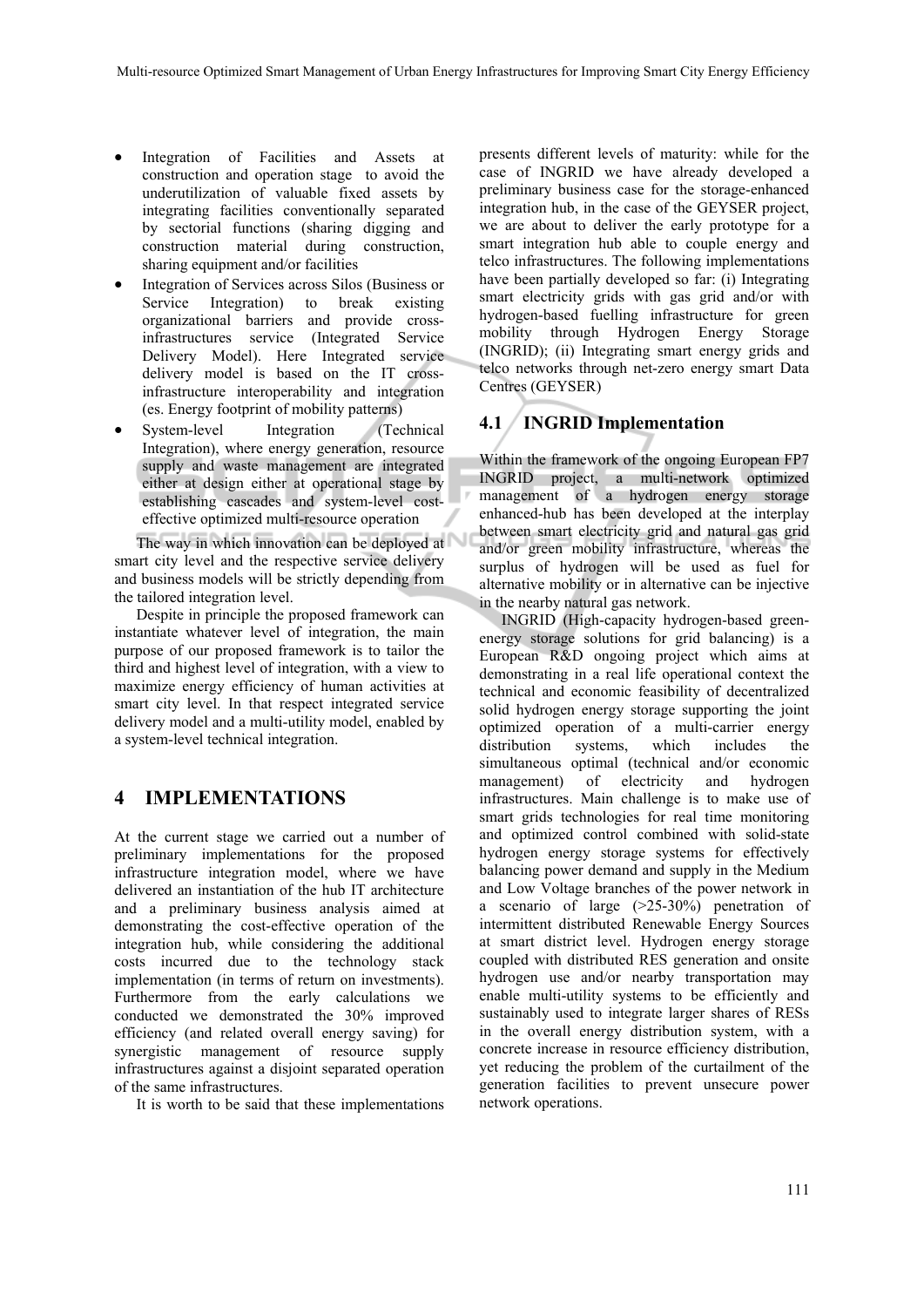

Figure 1: INGRID Implementation of the proposed model.

In that respect we have been developed a novel ICTbased cooperative storage-based inter-grid energy management and control strategies for the optimal behavior of the storage hub at the interface between multiple energy grids (INGRID Energy Management System), and respective stakeholders (Distribution System Operators, storage operators/service providers and hydrogen value chain operators (including natural gas distributors).

EMS will be deployed in a field demonstrator (actually in commissioning stage), which consists of a Water Electrolyser (WE), an Hydrogen Solid Storage (HSS) system, a Fuel Cell (FC), an internal RES based plant and an Electric Vehicle Recharge Station. The INGRID system is connected to the MV branch of the power network insisting on the Troia (Foggia, Italy) Primary Substation 150/20 KV, where a significant intermittent generation from PV and wind farms will be converging Two different families of Optimized Management. INGRID EMS will be operated through different optimization policies, which implies different business models:

(i) Multi-network operation, where the main objective will be to support local Power Distributors in Lower Voltage Grid stabilization by provisioning of network services. Here the local DSO will play an "incumbent" role, by defining the near real time set points for the storage-enhanced hub, which will be accordingly in charge for self-adapting their internal hydrogen surplus production and deployment. Local DSO-level electricity balancing markets can be implemented, where local DSOs can eventually procure ancillary services for local grid stabilization, while green hydrogen surplus can be locally used or transported for subsequent industrial or other uses;

(ii) Multi-generation, where hub-level multienergy optimization will be carried out, enhanced by hydrogen energy storage, aimed at maximizing the local hub district-level economic result, based on the near real time monitoring input from local RES generation and on the economical stimuli from the smart power grid and from hydrogen market (or gas

grid). Underlying business models will be based on: (i) local Third Party Independent Storage Service Operator within a Merchant Ownership Model and (ii) bundling different storage services with a view to achieve double reward for service deployment at Medium and Low Voltage levels, while reducing the high CAPEX for storage facility deployment. Early simulations shows a positive business case within five-six years, for a given bundling configuration. However more detailed analysis for a more extensive range of bundling configurations will be carried out during the demonstrator operation.

#### **4.2 GEYSER Implementation**

An implementation for a Net-zero Energy Data Center acting as energy-driven multi-resource hub at the interplay between Smart energy grids (either smart power grid either district heating or both) and telecommunication network for workload shifting has been developed within the GEYSER project.

Main background for this implementation is that no active links among Data Centers/ICT networks and Smart Cities and its respective energy utilities (either electricity either heating operators) and no energy or info exchange do exist among them and urban Data Centers are operated in uncoordinated way and their Energy efficiency has been so far addressed in an isolated way. However urban Data Centres have a large yet mostly unexploited flexibility potential to contribute to smart city local energy consumption optimization and smart energy grids optimized operation, at the extent of IT workload time and spatial migration through telecommunication networks. Our implementation provides a Resource Management System for a netzero energy Data Center hub, which will be conveniently integrated with Smart City level Energy operators. Along such vision, data centers are expected to turn on into flexible energy players at the crossroads of Smart City and Smart Energy Grids, with a view to become adjustable adaptive power consumers. We can identify the GEYSER unique selling proposition as near real time energy flexibility service provisioning at local level, aimed at either alleviating power grid local (MV and LV) network constraints in real time caused by the imbalances derived by surplus/shortage of electricity generated by stochastic RESs, either optimizing nearby city/district level energy management with a view to prioritize green local produced energy. GEYSER builds its flexibility offer to the interested stakeholders (local DSOs, retailers, ESCOs, energy traders) though uniquely combining and optimizing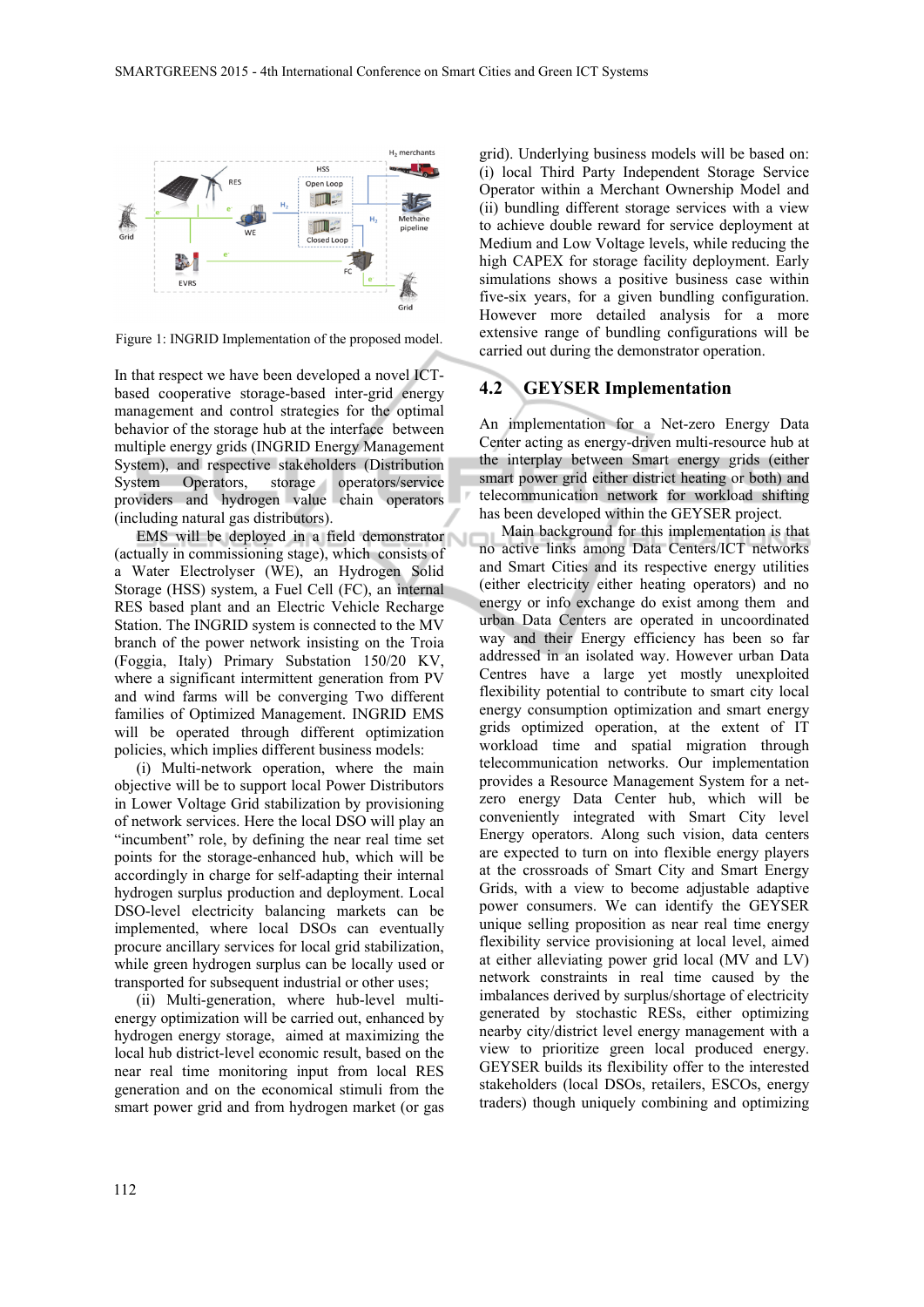internal (back up and intermittent renewable) generation capability with internal energy (either thermal either electric) storage and computational workload shifting techniques. In particular, local power generation and thermal storage (i.e. DER management) combined with workload management has a significant potential to shed the peak load and reduce energy costs, provided that adaptation, responsiveness and latency time will be matching with real time local utility operator requirements.

The unique combination of optimal internal back-up generation, with thermal storage and computational workload (temporal and geographical) shifting allow next generation Data Centers (i.e. "GEYSER-enabled Data centres") to become active stakeholders in the energy market and smart city/local energy optimization affair. GEYSER DC flexibility offering will be conveyed and made available through local green energy marketplaces tailored to energy sellers/traders, ESCOs, municipalities for anticipated energy contracting and provisioning (energy services in time-ahead markets). Main stakeholder here is the smart city /district energy manager who will be in charge for procuring energy (in all the necessary forms and with an economically optimized portfolio of energy carriers/mix (power, heat, gas,…). Here both a multi-network optimization can be carried out if Smart City Energy Manager will place a bid on the scheduling marketplace (es. One day/hour ahead) for the energy mix requirement, otherwise a multigeneration scenario can be operated where the datacenter hub will adapt its internal computational workload and local generation and storage with a view to achieve the best economic results. Eventually follow-the-sun strategy could be conveniently adopted by the data centers if suitable economic signals will be captured from the citylevel DSO or district heating operator. For example, follow-the sun strategy local generation combined with thermal storage could be used for temporary thermal storage with a view to subsequently alleviating the later thermal network peak demand.

Otherwise Data Centers could be directly participating to Local Balancing Marketplaces by Network Service real time provisioning to alleviate their specific operational problems. For example data centers could provide flexibility services to DSO to manage peak shaving in the DSO network, provide a firm load diagram (load leveling), or provide local balancing service systems like voltage regulation or reactive power regulation.

Suitable business models have been specifically designed for Smart City viable value proposition,



Figure 2: GEYSER Implementation of the proposed model.

based on Time based Service Level Agreements, intended as major or minor responsiveness of DCs to offer the required flexibility (by uniquely combining local generation and storage with computational workload shifting) with different latency times. For instance, a Data Centre may deploy a Premium, more expensive, service with a very low latency time and highest time responsiveness in the range of 1 to 5 minutes. Otherwise, we can imagine cheaper less responsive ancillary services tailored to DSOs in the range of 5 to 15 minutes.

## **5 CONCLUSIONS**

An innovative model for energy-led smart urban resource infrastructure model has been proposed, which includes a conceptual, a technological and a business layer implementation. Two major implementations within the on-going FP7 European projects INGRID and GEYSER have been illustrated, despite they are at different maturity stages, which demonstrate the cost-effective operation of a resource management hub enhanced with storage, with a view to demonstrate cost effectiveness and improved energy efficiency of smart city when resource supply infrastructures are operated in a coupled way.

### **REFERENCES**

- Bruno, S., Dassisti, M., La Scala, M., Chimienti, M., Stigliano, G., Palmisani, E., 2014, Managing Networked Hybrid-Energy Systems: a Predictive Dispatch Approach, *19th World Congress of The International Federation of Automatic Control, Cape Town*, South Africa. August 24-29.
- GEYSER, http://www.geyser-project.eu/